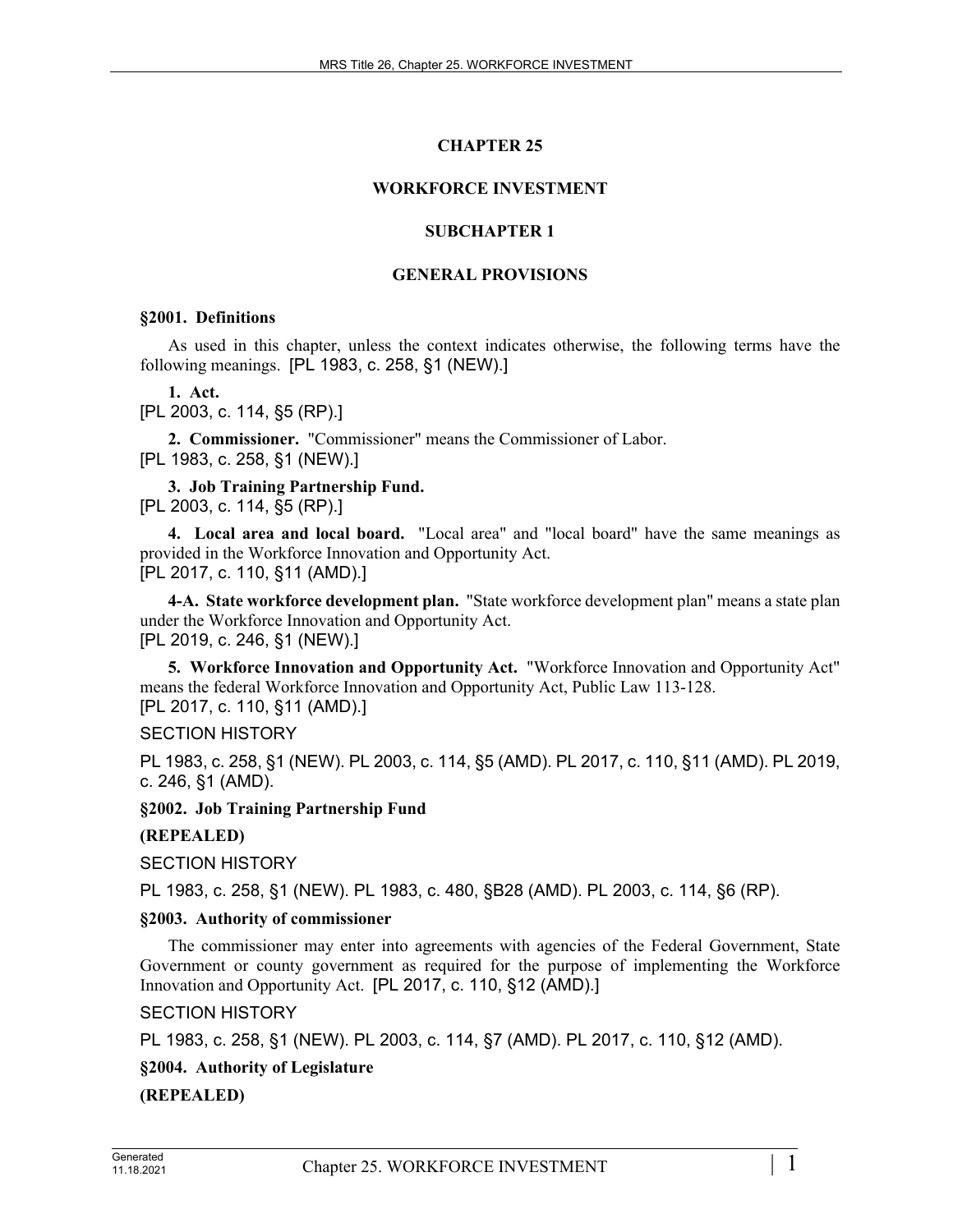## SECTION HISTORY

PL 1983, c. 258, §1 (NEW). PL 1987, c. 466, §2 (AMD). PL 1987, c. 542, §§F3,F5 (AMD). PL 2003, c. 114, §8 (RP).

## **§2004-A. Authority of Legislature**

The Legislature has general authority to oversee implementation of the Workforce Innovation and Opportunity Act, including, but not limited to, authority to: [PL 2017, c. 110, §13 (AMD).]

**1. Review plans.** Review plans, policies and standards proposed by a local board, the State Workforce Board, the Governor or any other agency under the Workforce Innovation and Opportunity Act before final approval by the responsible entity;

[PL 2017, c. 110, §13 (AMD).]

**2. Review evaluations.** Review the procedures and findings of evaluations of the effectiveness of the State's implementation of the Workforce Innovation and Opportunity Act; and [PL 2017, c. 110, §13 (AMD).]

**3. Receive reports.** Receive reports prepared by the State Workforce Board, a local board, the Governor or any agency in connection with implementation of the Workforce Innovation and Opportunity Act, including the report required by section 3101‑A.

[PL 2017, c. 110, §13 (AMD).]

The State Workforce Board shall submit the state workforce development plan to the joint standing committee of the Legislature having jurisdiction over labor matters for the committee's review at the same time the plan is posted for public comment pursuant to the Workforce Innovation and Opportunity Act. [PL 2019, c. 246, §2 (NEW).]

## SECTION HISTORY

PL 2003, c. 114, §9 (NEW). PL 2011, c. 627, §§1, 2 (AMD). PL 2017, c. 110, §13 (AMD). PL 2019, c. 246, §2 (AMD).

# **§2005. Establishment of the Human Resource Development Council**

#### **(REPEALED)**

SECTION HISTORY

PL 1987, c. 542, §§F4,F5 (NEW). PL 1987, c. 769, §A108 (AMD). PL 1989, c. 200, §§1-5 (AMD). PL 1989, c. 443, §79 (AMD). PL 1989, c. 878, §A73 (AMD). PL 1997, c. 410, §11 (RP).

#### **§2006. Establishment of State Workforce Investment Board**

**1. Responsibilities.** The State Workforce Board, referred to in this section as "the board," is established to ensure that the State's workforce development system helps Maine people and businesses compete successfully in the global economy. Specific responsibilities include but are not limited to:

A. Performing all of the duties and responsibilities of the state board as defined in the Workforce Innovation and Opportunity Act; [PL 2017, c. 110, §14 (AMD).]

B. Recommending to the Governor a state workforce development plan designed to maximize utilization and effectiveness of state workforce development services; [PL 2003, c. 114, §10 (AMD).]

C. Monitoring agency and system-wide strategic goals based on the statewide workforce development policy and strategic plan and evaluating progress toward meeting those goals; [PL 1997, c. 410, §12 (NEW); PL 1997, c. 410, §13 (AFF).]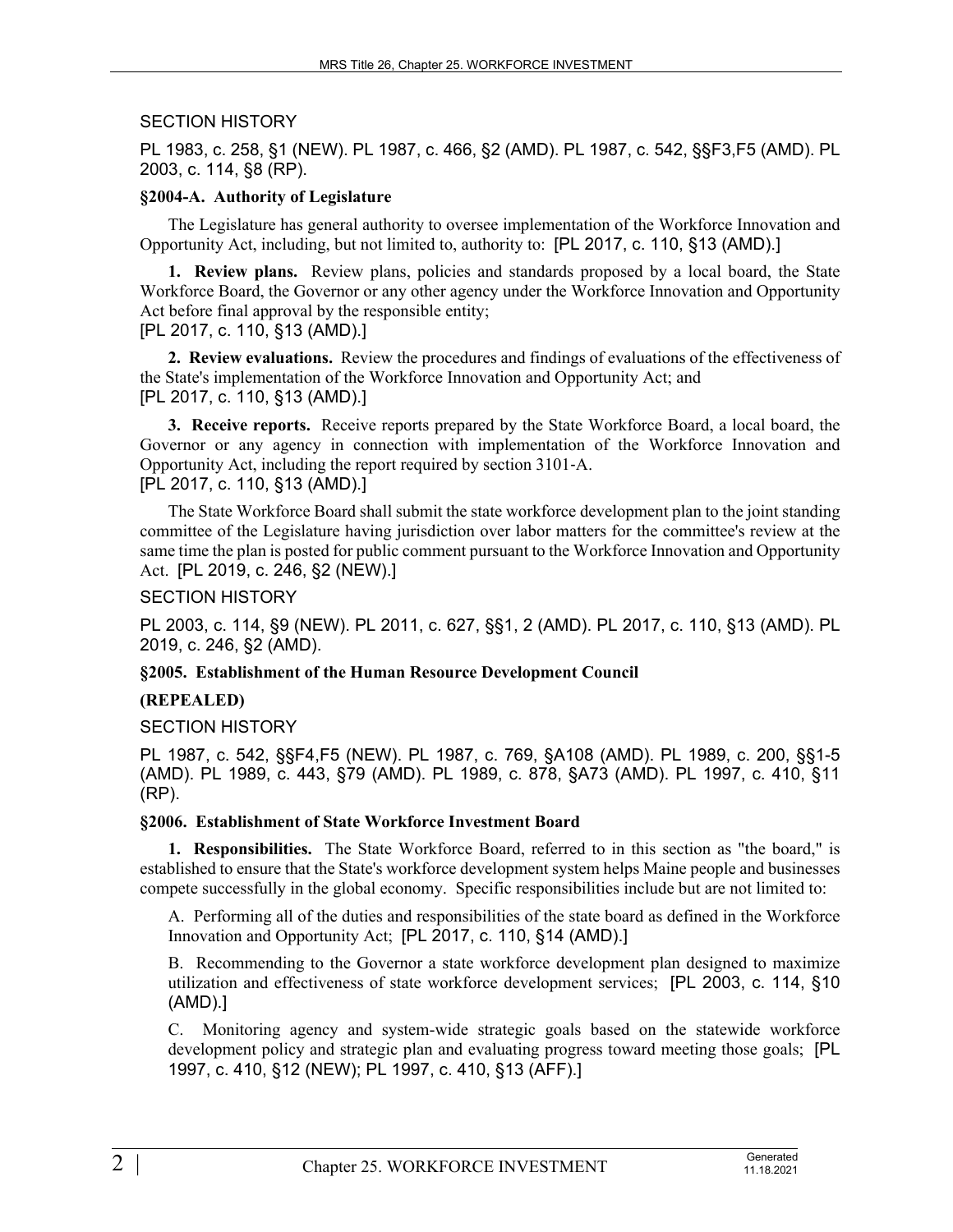D. Providing recommendations to the Governor and the Legislature that would improve system effectiveness and reduce system fragmentation; [PL 1997, c. 410, §12 (NEW); PL 1997, c. 410, §13 (AFF).]

E. Creating greater coordination between economic development and human resource development and education programs; [PL 2003, c. 114, §10 (AMD).]

F. Ensuring a balance between rural and urban workforce development; [PL 2003, c. 114, §10 (AMD).]

G. Providing policy oversight and recommendations to ensure the effectiveness of vocational programs for people with disabilities in order to support efforts that reduce barriers to employment; [PL 2003, c. 114, §10 (NEW).]

H. Providing policy oversight and recommendations to ensure that self-employment, microenterprise and small business are part of the overall workforce development strategy; [PL 2003, c. 114, §10 (NEW).]

I. Providing policy recommendations to ensure the effectiveness of work-related programs and services for youth, including youth with disabilities; [PL 2017, c. 259, §1 (AMD).]

J. Providing policy recommendations to ensure the effectiveness of work-related programs and services for "at-risk" youth; and [PL 2017, c. 259, §1 (AMD).]

K. Supporting and tracking progress toward an attainment goal of increasing the percent of working-age adults holding a high-value certificate, college degree, vocational education or other industry-recognized credential to 60% by 2025 with a focus on meeting future workforce needs and reporting annually on progress to the joint standing committee of the Legislature having jurisdiction over education and cultural affairs and the joint standing committee of the Legislature having jurisdiction over labor, business, research and economic development matters. [PL 2017, c. 259, §2 (NEW).]

[PL 2017, c. 110, §14 (AMD); PL 2017, c. 259, §§1, 2 (AMD).]

# **2. Membership.**

[PL 2019, c. 246, §3 (RP).]

**2-A. Membership.** The board consists of the Governor and, at a minimum, the following members:

A. Representatives from business and industry, representatives from organized labor and representatives of other interests as determined by the Governor. These appointments are subject to review by the joint standing committee of the Legislature having jurisdiction over labor matters and confirmation by the Legislature; and [PL 2019, c. 246, §4 (NEW).]

B. The following ex officio members:

(1) County commissioners designated by local boards appointed by the Governor;

- (2) The Commissioner of Labor or the commissioner's designee;
- (3) The Commissioner of Education or the commissioner's designee;

(4) The Commissioner of Economic and Community Development or the commissioner's designee; and

(5) Other state, county or municipal officials as the Governor considers necessary appointed by the Governor.

The appointments of these members are not subject to review by the joint standing committee of the Legislature having jurisdiction over labor matters or confirmation by the Legislature. [PL 2019, c. 246, §4 (NEW).]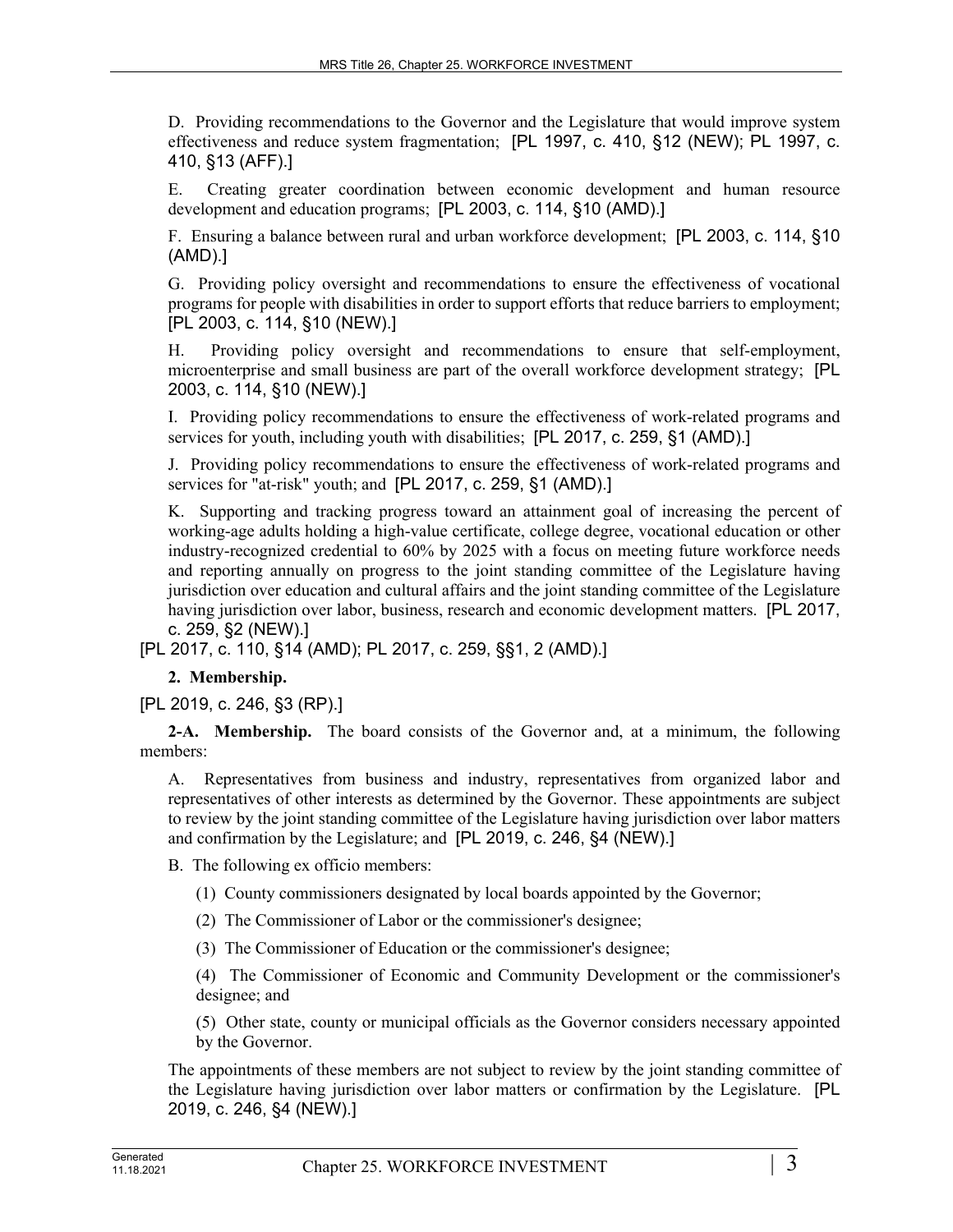Appointments must be consistent with the representation requirements of the Workforce Innovation and Opportunity Act. The Governor shall ensure that the board has sufficient expertise to effectively carry out the duties and functions of the board. Members must represent diverse geographic areas of the State, including urban, rural and suburban areas.

## [PL 2019, c. 246, §4 (NEW).]

**3. Terms of members.** One third of the initial appointees shall serve for a one-year term, 1/3 of the initial appointees shall serve for a 2-year term and 1/3 shall serve for a 3-year term. All subsequent appointees shall serve 3-year terms. An appointee continues to serve until that appointee has been reappointed or a successor has been appointed.

[PL 2019, c. 246, §5 (AMD).]

**4. Chair and vice-chair.** The Governor shall appoint a chair from the members of the board who represent business and industry and a vice-chair from the membership of the board to serve for a oneyear term. The Governor may reappoint members to serve as chair or vice-chair. [PL 2017, c. 110, §16 (AMD).]

**5. Functions and duties of the council.** 

[PL 2003, c. 114, §11 (RP).]

**5-A. Apprenticeship.** 

[PL 2011, c. 491, §9 (RP); PL 2011, c. 627, §3 (RP).]

**5-B. Commission on Disability and Employment.** In addition to its other duties, the board, through its Commission on Disability and Employment, a standing committee created pursuant to subsection 7, paragraph A, subparagraph (2) and referred to in this subsection as "the standing committee," shall perform the duties of the former Governor's Committee on Employment of People with Disabilities.

A. The standing committee shall:

(1) Advise, consult and assist the executive and legislative branches of State Government on activities of State Government that affect the employment of disabled individuals. The standing committee is solely advisory in nature. The standing committee may advise regarding state and federal plans and proposed budgetary, legislative or policy actions affecting disabled individuals;

(2) Serve as an advocate on behalf of disabled citizens promoting and assisting activities designed to further equal opportunity for people with disabilities;

(3) Conduct educational programs considered necessary to promote public understanding of the employment-related needs and abilities of disabled citizens of this State;

(4) Provide information, training and technical assistance to promote greater employer acceptance of disabled workers;

(5) Advise and assist employers and other organizations interested in developing employment opportunities for disabled people; and

(6) Work with state and local government officials, organizations representing persons with disabilities and the business community to inform the public of the benefits of making facilities and services accessible to and usable by individuals with disabilities. [PL 2011, c. 627, §3 (AMD).]

B. The standing committee shall administer in accordance with current fiscal and accounting regulations of the State, and in accordance with the philosophy, objectives and authority of this subsection, any funds appropriated for expenditure by the standing committee or any grants or gifts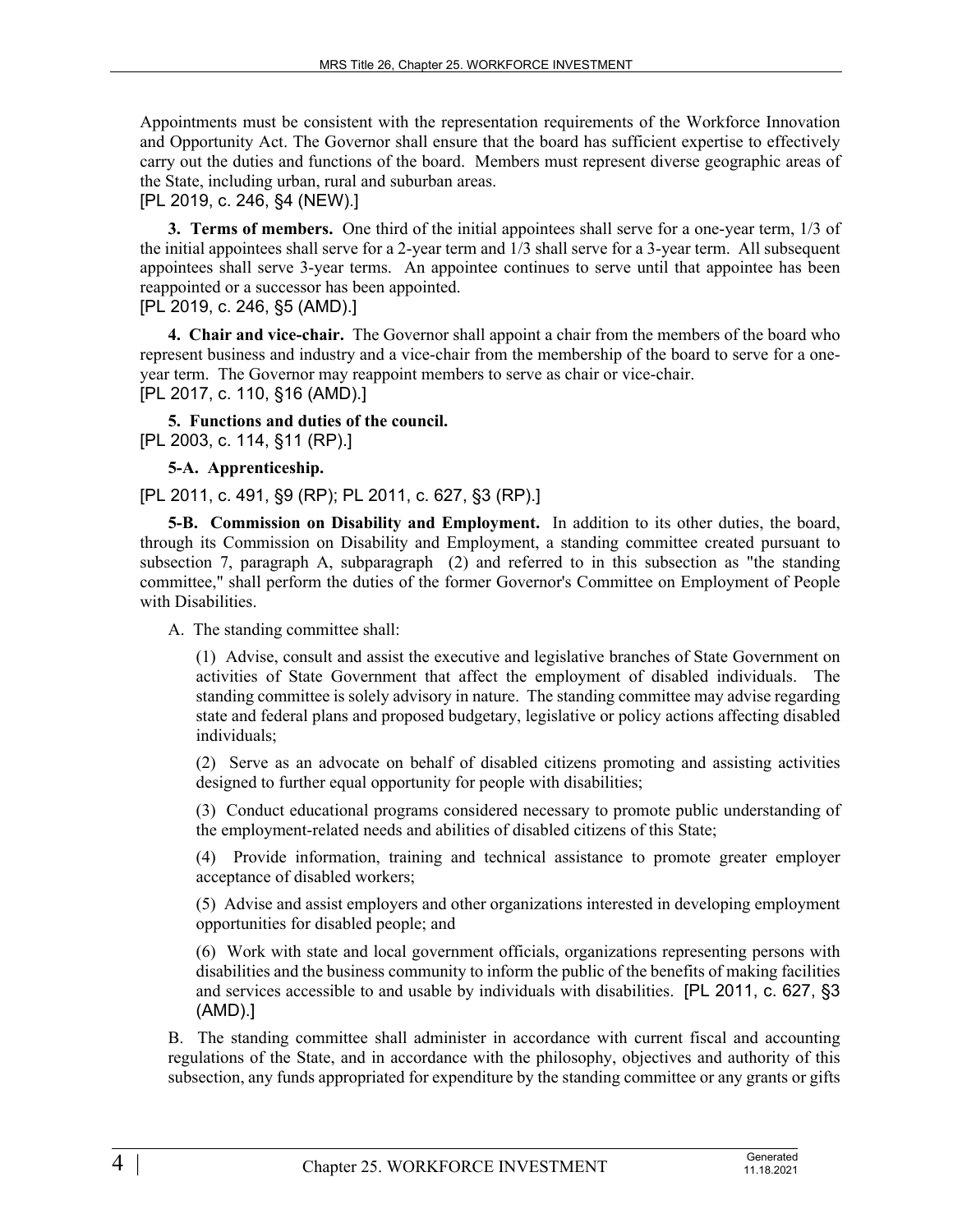that may become available and are accepted and received by the standing committee. [PL 2011, c. 627, §3 (AMD).]

C. The standing committee shall submit an annual report directly to the Governor and the Legislature not later than January 1st of each year concerning its work, recommendations and interest of the previous fiscal year and future plans. The standing committee shall make any interim reports it considers advisable. [PL 2017, c. 110, §17 (AMD).]

D. The standing committee shall keep minutes of all meetings, including a list of people in attendance. [PL 2011, c. 627, §3 (AMD).]

E. The standing committee may employ, subject to the Civil Service Law, the staff necessary to carry out its objectives. The standing committee may employ consultants and contract for projects it determines necessary. To the extent feasible and reasonable, the standing committee must be given the staff, facilities, equipment, supplies, information and other assistance required to carry out its activities. [PL 2011, c. 627, §3 (AMD).]

F. The standing committee may make necessary rules, consistent with this subsection, for promoting its purposes. [PL 2011, c. 627, §3 (AMD).]

G. [PL 2013, c. 467, §6 (RP).] [PL 2017, c. 110, §17 (AMD).]

**5-C. Occupational information.** 

[PL 2011, c. 627, §3 (RP).]

**5-D. Workforce development.** In addition to its other duties, the board shall perform the functions of the state board as specified in Section 101(d) in the Workforce Innovation and Opportunity Act.

A. [PL 2017, c. 110, §18 (RP).]

B. The board has the necessary authority to carry out the purposes of this section. [PL 2011, c. 627, §3 (AMD).]

C. The commissioner may appoint employees necessary to carry out the board's functions under this subsection. [PL 2017, c. 110, §18 (AMD).]

D. The commissioner may adopt routine technical rules, in accordance with Title 5, chapter 375, subchapter 2-A necessary to carry out the board's functions under this subsection. [PL 2017, c. 110, §18 (AMD).]

[PL 2017, c. 110, §18 (AMD).]

**6. Powers.** The board has the necessary authority to carry out the purposes of this section. [PL 2011, c. 627, §3 (AMD).]

**7. Committee structure.** The board has the following committee structure.

A. The board shall create 6 standing committees. The standing committees shall make recommendations to the full board. The 6 standing committees are as follows:

(1) Younger workers;

(2) Commission on Disability and Employment;

(3) Women's employment issues;

(4) Older workers;

(5) Veterans employment; and

(6) The Program Partners Committee. Organizations with representation on the Program Partners Committee may include, but are not limited to, organizations that conduct programs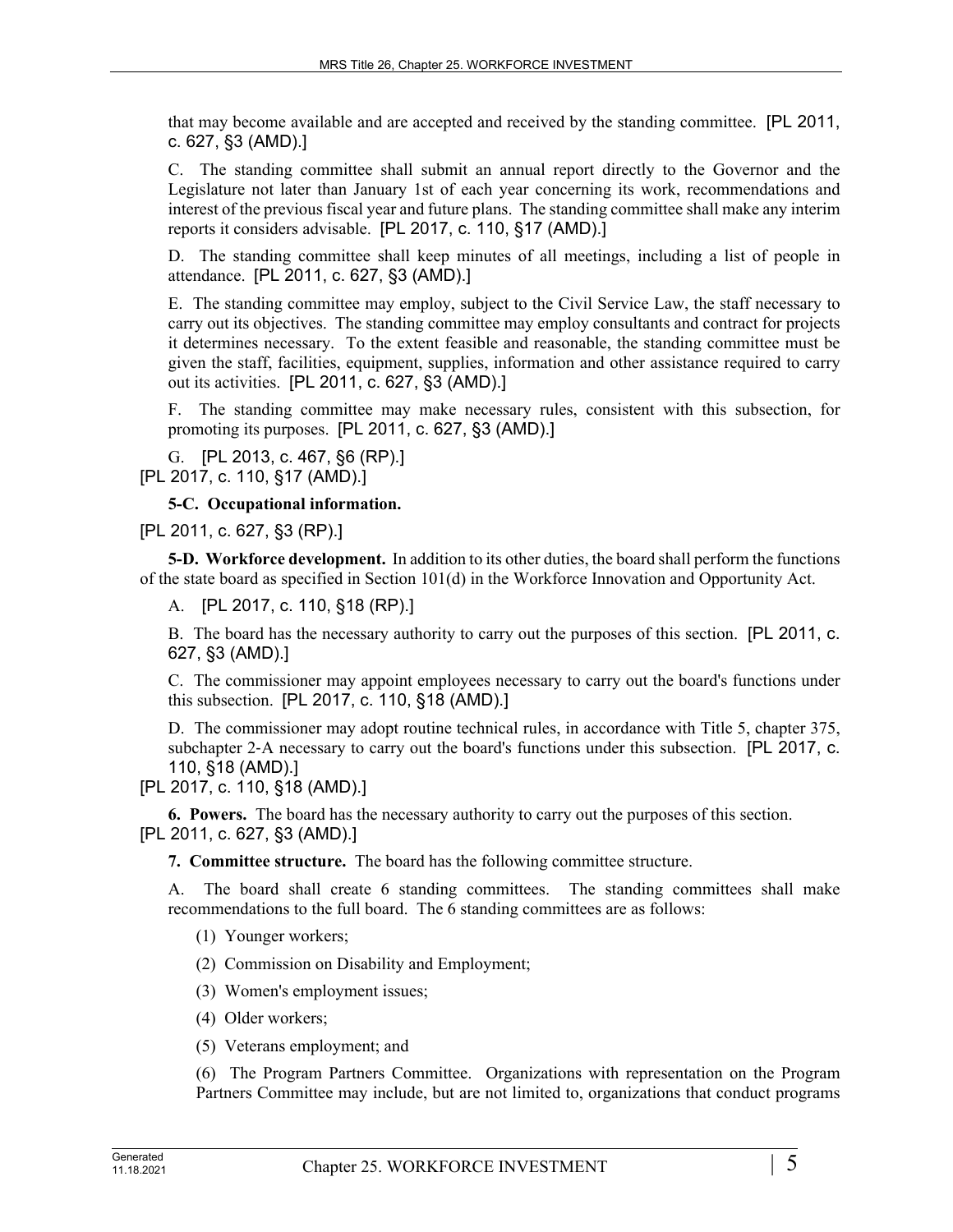or activities as specified in Section  $121(b)(1)(B)$  of the Workforce Innovation and Opportunity Act. [PL 2017, c. 110, §19 (AMD).]

B. The board may create committees in addition to those in paragraph A to address specific problems and issues. These committees shall make recommendations to the full board. [PL 2013, c. 467, §7 (RPR).]

C. [PL 2013, c. 467, §7 (RP).]

D. The standing committees under paragraph A may receive and accept, from any source, allocations, appropriations, loans, grants and contributions of money or other things of value to be held, used or applied to carry out this section, subject to the conditions upon which the loans, grants and contributions may be made, including, but not limited to, appropriations, allocations, loans, grants or gifts from a private source, federal agency or governmental subdivision of the State or its agencies. [PL 2013, c. 467, §7 (NEW).]

[PL 2017, c. 110, §19 (AMD).]

**8. Meetings.** The board shall meet at such times and such places as it considers necessary. The meetings must be publicly announced and open to the general public. A majority of members of the board constitutes a quorum for the transaction of business.

[PL 2011, c. 627, §3 (AMD).]

**9. Administration.** The Department of Education and the Department of Labor shall jointly administer the board. The Department of Labor is the fiscal agent for the board. Pursuant to the Commissioner of Labor's authority under section 1401‑B and to the Commissioner of Education's authority under Title 20‑A, section 253, subsection 2, the Commissioner of Labor and the Commissioner of Education may designate employees they consider necessary to carry out the State's responsibility under this section.

The Commissioner of Education and the Commissioner of Labor are authorized to adopt joint rules as may be necessary to carry out the State's responsibility under this section. Rules adopted pursuant to this subsection are routine technical rules as defined in Title 5, chapter 375, subchapter 2-A.

The board shall establish bylaws for its governance. These bylaws are subject to the Governor's approval.

[PL 2011, c. 627, §3 (AMD).]

**10. Compensation.** Members of the board receive no compensation for their services. Reimbursement of necessary expenditures incurred in the performance of their duties on the board, which are allowed by state law, are administered by the Department of Labor from federal or state appropriations.

# [PL 2011, c. 627, §3 (AMD).]

# SECTION HISTORY

PL 1997, c. 410, §12 (NEW). PL 1997, c. 410, §13 (AFF). PL 1997, c. 683, §§D7-10 (AMD). PL 1999, c. 6, §§1,2 (AMD). PL 2003, c. 20, §OO2 (AMD). PL 2003, c. 20, §OO4 (AFF). PL 2003, c. 114, §§10-13 (AMD). PL 2003, c. 545, §§4,5 (REV). PL 2003, c. 689, §B6 (REV). PL 2009, c. 12, §§1, 2 (AMD). PL 2011, c. 491, §§9, 10 (AMD). PL 2011, c. 627, §3 (AMD). PL 2011, c. 655, Pt. EE, §18 (AMD). PL 2011, c. 655, Pt. EE, §30 (AFF). PL 2013, c. 424, Pt. A, §15 (AMD). PL 2013, c. 467, §§6, 7 (AMD). PL 2017, c. 110, §§14-19 (AMD). PL 2017, c. 259, §§1, 2 (AMD). PL 2019, c. 246, §§3-5 (AMD).

# **§2007. Funding**

Funds received from the United States pursuant to the Workforce Innovation and Opportunity Act must be deposited in the Employment Services Activity program account within the Department of Labor. Funds must be deposited, administered and disbursed in the same manner and under the same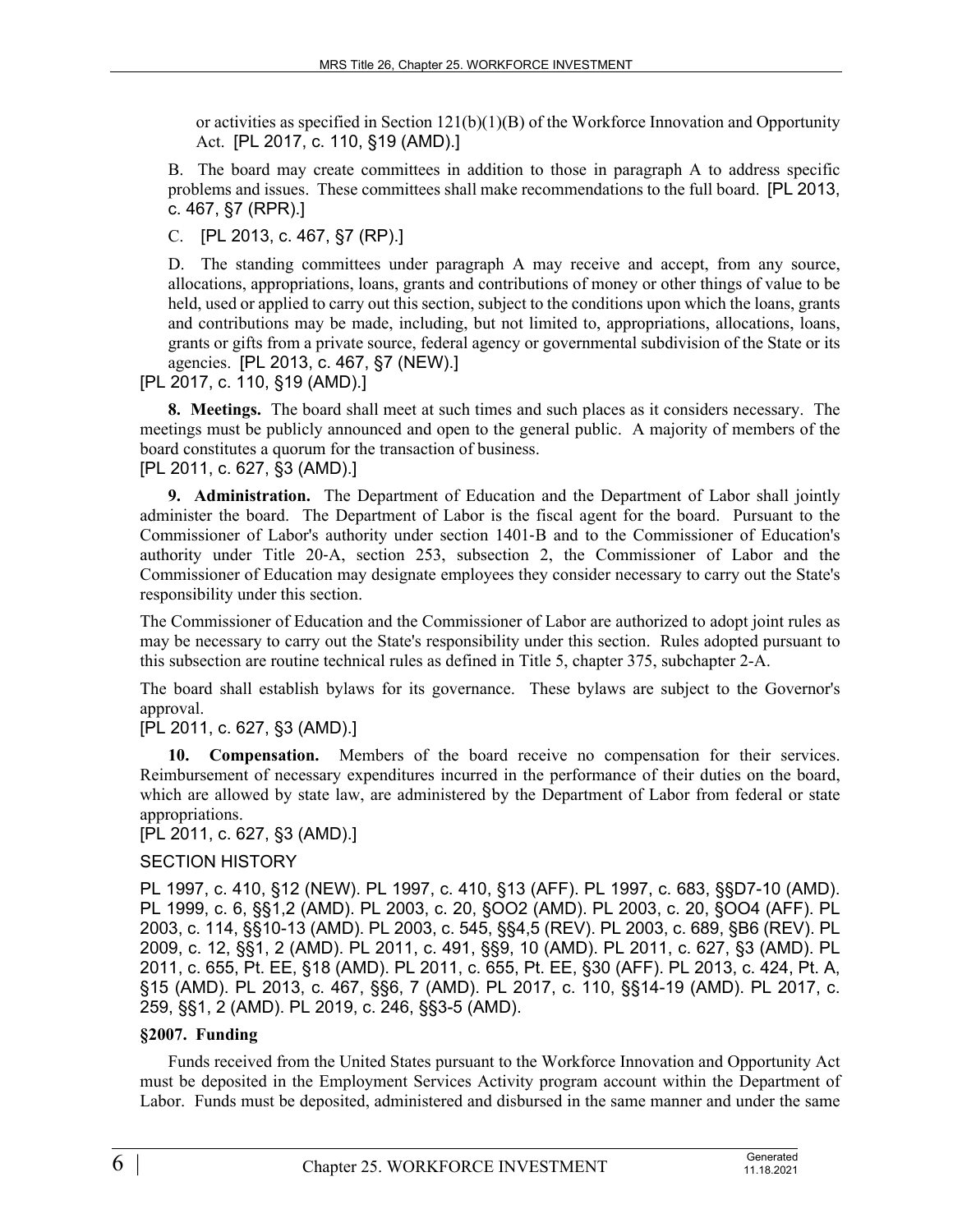conditions and requirements as provided by law for other federal funds in the State Treasury in accordance with Title 2, section 4. The Governor shall make federal funds available to the local boards to be used to implement the Workforce Innovation and Opportunity Act within 30 days after the date the funds are made available to the Governor, in accordance with state procurement rules and the federal Cash Management Improvement Act of 1990. The commissioner shall ensure that management and use of the federal funds comply with the requirements of the Workforce Innovation and Opportunity Act. Federal funds in the account do not lapse but must be carried forward to be used to implement the Workforce Innovation and Opportunity Act. [PL 2019, c. 246, §6 (AMD).]

## SECTION HISTORY

PL 2003, c. 114, §14 (NEW). PL 2017, c. 110, §20 (AMD). PL 2019, c. 246, §6 (AMD).

## **SUBCHAPTER 2**

#### **JOB TRAINING PROGRAM**

#### **§2011. Funds**

## **(REPEALED)**

#### SECTION HISTORY

PL 1987, c. 466, §3 (NEW). PL 1987, c. 775, §1 (AMD). PL 1995, c. 665, §DD4 (RP). PL 1995, c. 665, §DD12 (AFF).

#### **§2012. Local plans**

## **(REPEALED)**

SECTION HISTORY

PL 1987, c. 466, §3 (NEW). PL 1987, c. 775, §2 (AMD). PL 1989, c. 532, §1 (AMD). PL 1995, c. 665, §DD4 (RP). PL 1995, c. 665, §DD12 (AFF).

**§2013. Program activities**

#### **(REPEALED)**

SECTION HISTORY

PL 1987, c. 466, §3 (NEW). PL 1987, c. 856, §8 (AMD). PL 1989, c. 532, §2 (AMD). PL 1993, c. 385, §23 (AMD). RR 1995, c. 1, §24 (COR). PL 1995, c. 665, §DD4 (RP). PL 1995, c. 665, §DD12 (AFF).

#### **§2013-A. Appeal procedure**

# **(REPEALED)**

SECTION HISTORY

PL 1989, c. 532, §3 (NEW). PL 1995, c. 665, §DD4 (RP). PL 1995, c. 665, §DD12 (AFF).

# **§2014. Training and services**

# **(REPEALED)**

SECTION HISTORY

PL 1987, c. 466, §3 (NEW). PL 1995, c. 665, §DD4 (RP). PL 1995, c. 665, §DD12 (AFF).

# **§2015. Participant eligibility**

**(REPEALED)**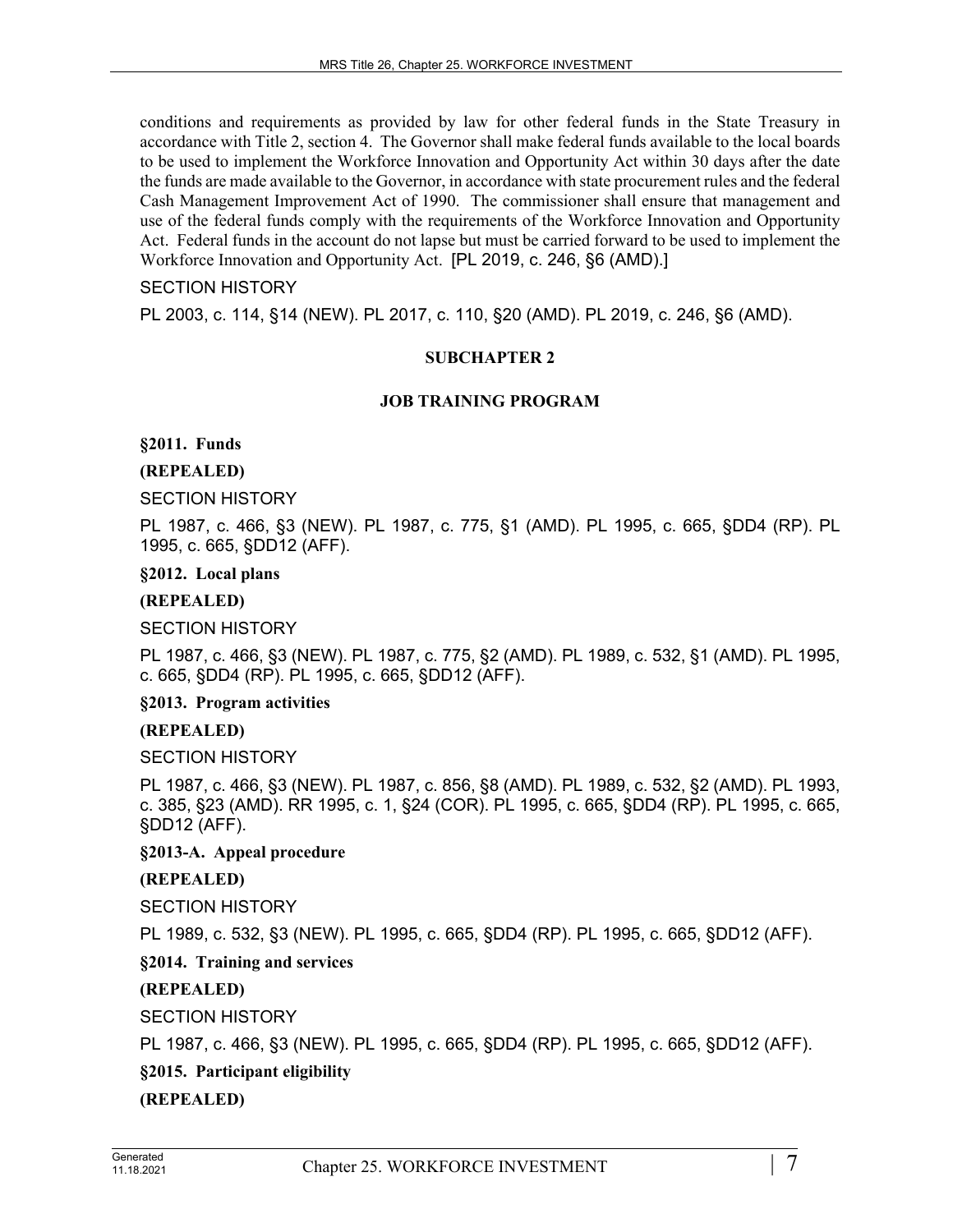SECTION HISTORY

PL 1987, c. 466, §3 (NEW). PL 1989, c. 532, §4 (AMD). PL 1995, c. 665, §DD4 (RP). PL 1995, c. 665, §DD12 (AFF).

**§2015-A. Strategic Training for Accelerated Reemployment Program**

## **(REPEALED)**

SECTION HISTORY

PL 1987, c. 775, §3 (NEW). PL 1987, c. 861, §§22,23 (AMD). PL 1989, c. 2 (AMD). PL 1989, c. 408, §§1,2 (AMD). PL 1989, c. 541, §§1-14 (AMD). PL 1989, c. 878, §§A74,75 (AMD). PL 1993, c. 630, §B11 (AMD). PL 1995, c. 665, §DD4 (RP). PL 1995, c. 665, §DD12 (AFF).

**§2016. Employer eligibility**

# **(REPEALED)**

SECTION HISTORY

PL 1987, c. 466, §3 (NEW). PL 1995, c. 665, §DD4 (RP). PL 1995, c. 665, §DD12 (AFF).

## **§2017. Annual report**

# **(REPEALED)**

SECTION HISTORY

PL 1987, c. 466, §3 (NEW). PL 1989, c. 532, §§5,6 (AMD). PL 1995, c. 665, §DD4 (RP). PL 1995, c. 665, §DD12 (AFF).

## **SUBCHAPTER 3**

# **NONTRADITIONAL OCCUPATION ACT**

#### **§2021. Short title**

This subchapter may be known and cited as the "Nontraditional Occupation Act." [PL 1991, c. 807, §2 (NEW).]

SECTION HISTORY

PL 1991, c. 807, §2 (NEW).

# **§2022. Definitions**

As used in this subchapter, unless the context otherwise indicates, the following terms have the following meanings. [PL 1991, c. 807, §2 (NEW).]

**1. Department.** "Department" means the Department of Labor. [PL 1991, c. 807, §2 (NEW).]

**2. Nontraditional occupation.** "Nontraditional occupation" means:

A. For a female participant, an occupation in which 25% or less of the people in that occupation are females according to the United States Department of Labor; and [PL 1991, c. 807, §2 (NEW).]

B. For a male participant, an occupation in which 25% or less of the people in that occupation are males according to the United States Department of Labor. [PL 1991, c. 807, §2 (NEW).]

[PL 1991, c. 807, §2 (NEW).]

# SECTION HISTORY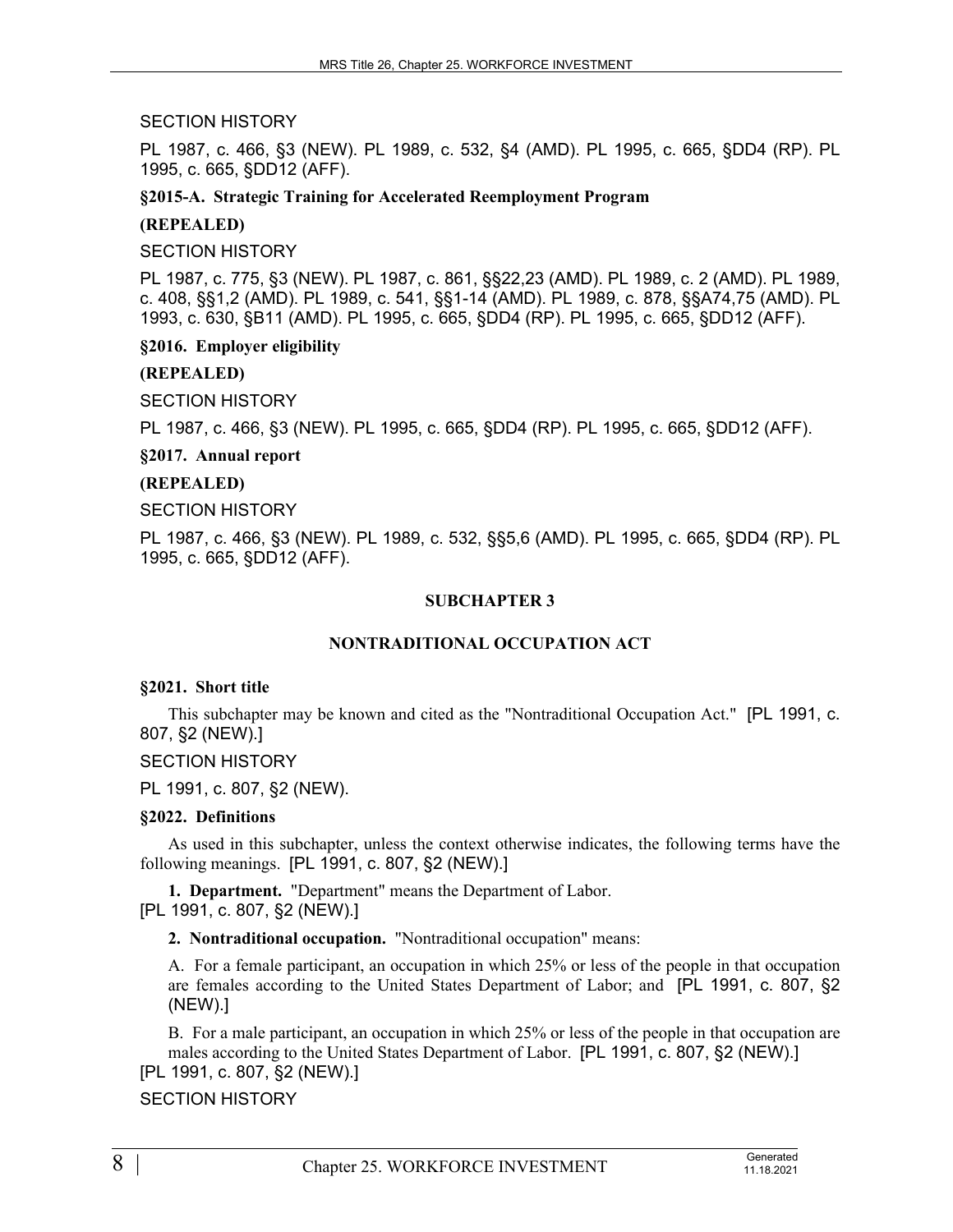PL 1991, c. 807, §2 (NEW).

#### **§2023. Department duties**

Notwithstanding subchapters I and II, the department shall encourage pursuit of nontraditional occupations by: [PL 1991, c. 807, §2 (NEW).]

**1. Support services.** Providing necessary support services to participants, including but not limited to:

A. Payment for dependent care costs, as long as those costs do not exceed the prevailing regional rate for that care; [PL 1991, c. 807, §2 (NEW).]

B. Training materials such as books, tools and uniforms; and [PL 1991, c. 807, §2 (NEW).]

C. Travel payments according to the policies established by the service providers under the Workforce Innovation and Opportunity Act; [PL 2017, c. 110, §21 (AMD).] [PL 2017, c. 110, §21 (AMD).]

**2. Orientation program.** Ensuring that the applicable orientation program includes nontraditional occupations and a means of assessing interest in nontraditional occupations; [PL 1991, c. 807, §2 (NEW).]

**3. Ongoing support systems.** Working with community organizations to develop ongoing support systems for participants who receive training in nontraditional occupations; [PL 1991, c. 807, §2 (NEW).]

**4. Staff training.** Training staff on nontraditional occupations issues including differences in the economic status of men and women; the social, personal and economic barriers encountered in training and job placement and on the job by individuals pursuing nontraditional occupations; methods for recruiting individuals for nontraditional occupations; and the need for continuing support for individuals in nontraditional occupations; and

[PL 1991, c. 807, §2 (NEW).]

**5. Rulemaking.** Making rules in accordance with the Maine Administrative Procedure Act as necessary to establish procedures implementing this subchapter.

[PL 1991, c. 807, §2 (NEW).]

SECTION HISTORY

PL 1991, c. 807, §2 (NEW). PL 2003, c. 114, §15 (AMD). PL 2017, c. 110, §21 (AMD).

#### **§2024. Department goals**

The Commissioner of Labor shall annually forward to the joint standing committee of the Legislature having jurisdiction over labor matters measurable goals showing continued reasonable progress that address enhancement of nontraditional training opportunities for citizens of the State. [PL 1991, c. 807, §2 (NEW).]

SECTION HISTORY

PL 1991, c. 807, §2 (NEW).

**§2025. Report**

**(REPEALED)**

SECTION HISTORY

PL 1991, c. 807, §2 (NEW). PL 2019, c. 343, Pt. VVV, §1 (RP).

#### **SUBCHAPTER 4**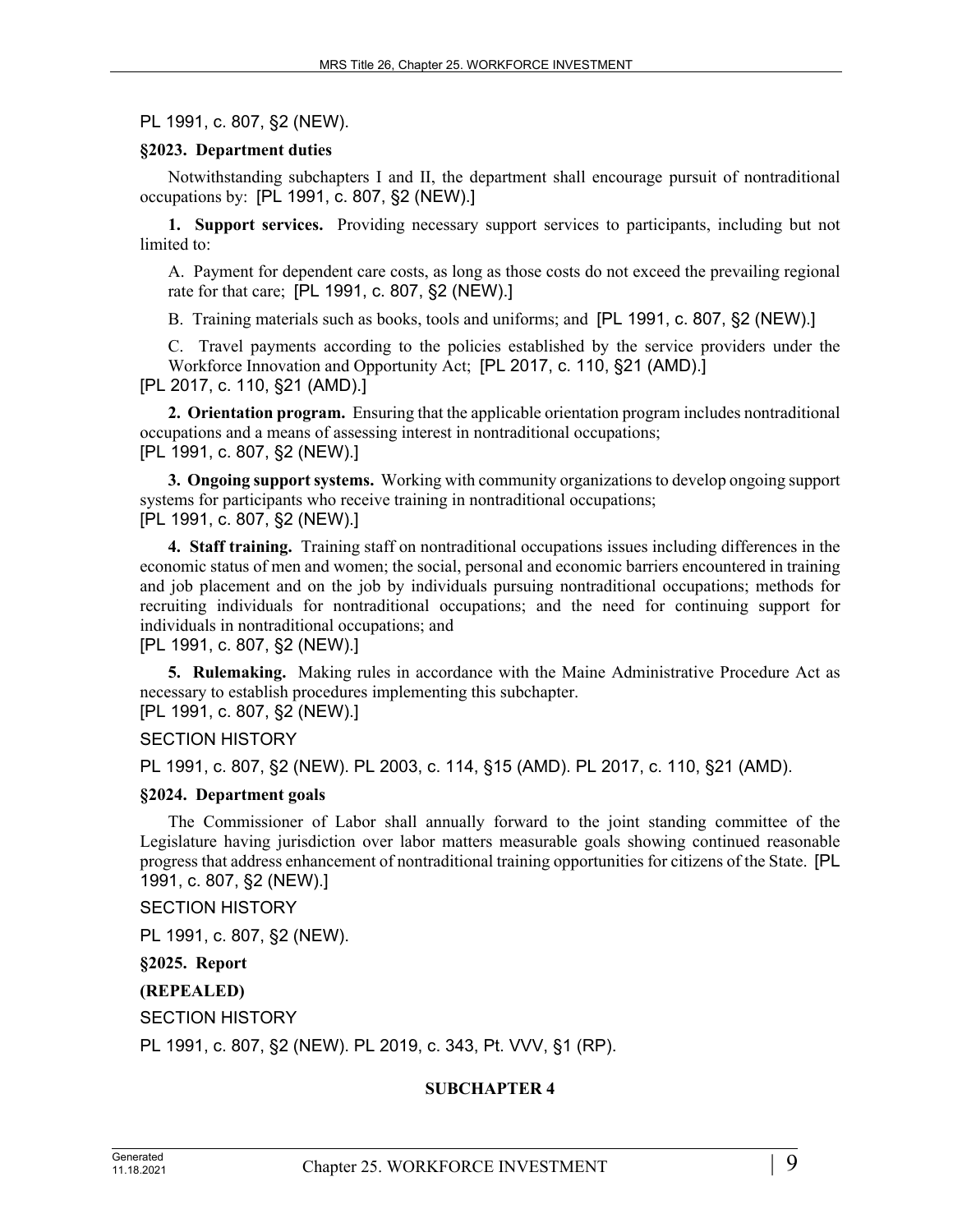# **GOVERNOR'S JOBS INITIATIVE PROGRAM**

## **§2031. Governor's Jobs Initiative Program**

**1. Program established.** The Governor's Jobs Initiative Program, referred to in this section as the "program," is established to encourage high-quality job creation and expansion by directly linking the education and training resources of this State to job opportunities. To the extent of available resources, the program develops and coordinates training for firms intending to expand or locate in this State, reorganize a workplace to remain competitive or upgrade worker skills by providing essential work competencies such as computer literacy, problem-solving strategies, critical thinking skills, math and science proficiency and team-building skills.

[PL 2011, c. 573, §2 (AMD).]

**2. Administration.** The program is administered jointly by the Department of Labor and the Department of Economic and Community Development under rules and operating procedures adopted by the Commissioner of Labor and the Commissioner of Economic and Community Development. Administrative costs are limited to 5% of program funds.

[PL 1995, c. 665, Pt. DD, §5 (NEW); PL 1995, c. 665, Pt. DD, §12 (AFF).]

**3. Interdepartmental review team.** An application for funding under the program must be reviewed by an interdepartmental review team. The review team consists of 2 representatives from the Department of Labor, one of whom must be from the Center for Workforce Research and Information, and 2 representatives from the Department of Economic and Community Development. [PL 2007, c. 126, §2 (AMD).]

**4. Criteria for program funding.** The following criteria must be demonstrated to the committee by an applicant at the time of application. An applicant shall:

A. Work with the Department of Labor to analyze the occupational skills of the unemployed work force in the designated labor market; [PL 1995, c. 665, Pt. DD, §5 (NEW); PL 1995, c. 665, Pt. DD, §12 (AFF).]

B. Provide a statement of commitment to long-term operation in this State; and [PL 1995, c. 665, Pt. DD, §5 (NEW); PL 1995, c. 665, Pt. DD, §12 (AFF).]

C. Comply with any other criteria that has been adopted by the Commissioner of Labor in accordance with the Maine Administrative Procedure Act. [PL 1995, c. 665, Pt. DD, §5 (NEW); PL 1995, c. 665, Pt. DD, §12 (AFF).]

[PL 1995, c. 665, Pt. DD, §5 (NEW); PL 1995, c. 665, Pt. DD, §12 (AFF).]

**5. Selection preference.** Preference must be given to an applicant that substantiates one or more of the following at the time of application:

A. Formation of a local project partnership; [PL 1995, c. 665, Pt. DD, §5 (NEW); PL 1995, c. 665, Pt. DD, §12 (AFF).]

B. Employer willingness to leverage matching funds; [PL 1995, c. 665, Pt. DD, §5 (NEW); PL 1995, c. 665, Pt. DD, §12 (AFF).]

C. Investment in the lifelong learning and skills development of citizens of this State; [PL 1995, c. 665, Pt. DD, §5 (NEW); PL 1995, c. 665, Pt. DD, §12 (AFF).]

D. An increase in the local education and training capacity to support more than one employer that is caused by a proposed project; [PL 1995, c. 665, Pt. DD, §5 (NEW); PL 1995, c. 665, Pt. DD, §12 (AFF).]

E. Provision of high-wage or high-skill employment, employee benefits and job security; [PL 1995, c. 665, Pt. DD, §5 (NEW); PL 1995, c. 665, Pt. DD, §12 (AFF).]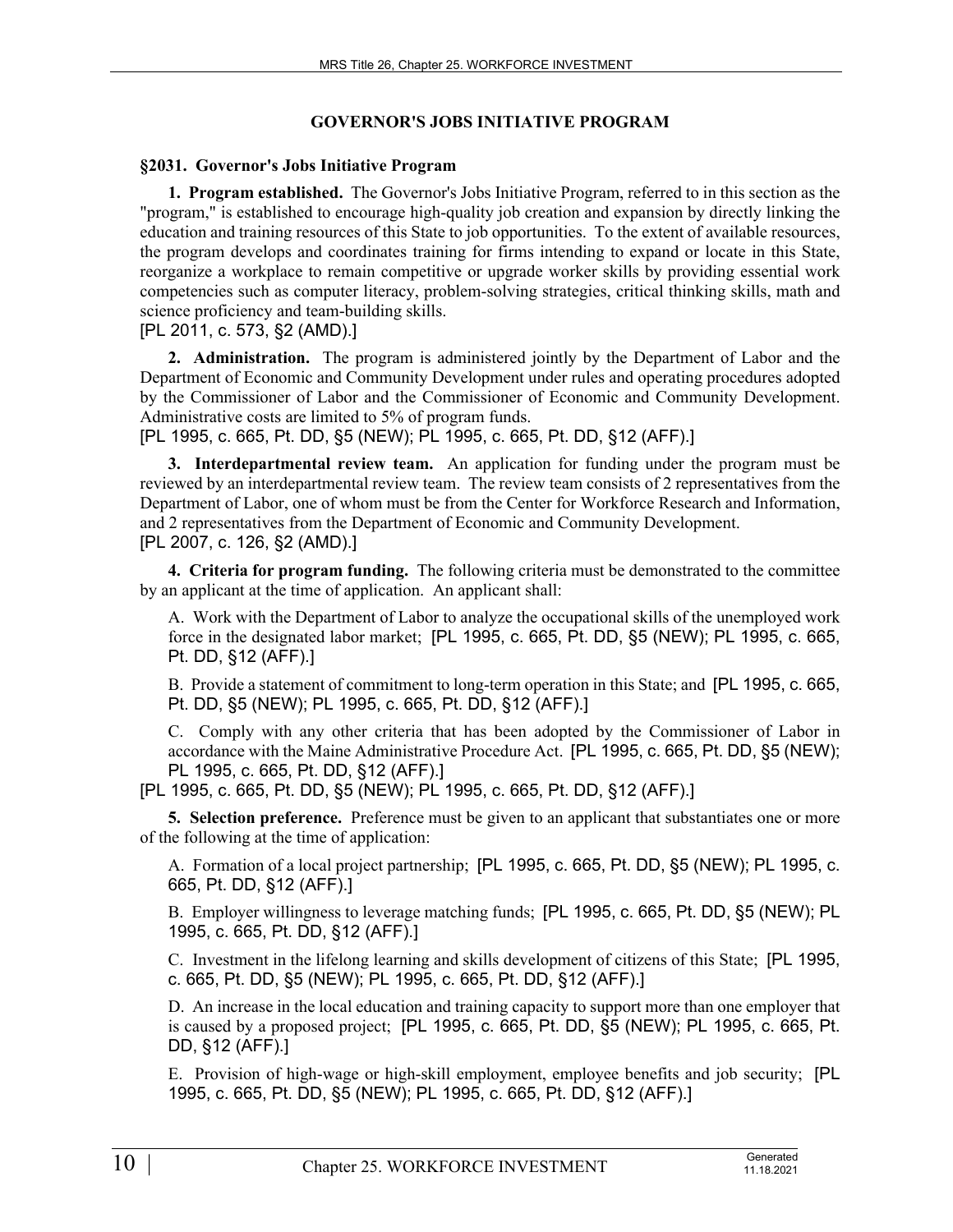F. Employer intention to expand or locate in economically depressed areas of this State; [PL 1995, c. 665, Pt. DD, §5 (NEW); PL 1995, c. 665, Pt. DD, §12 (AFF).]

G. Employer willingness to hire new labor force entrants, economically disadvantaged individuals, persons with disabilities or dislocated workers; or [PL 1995, c. 665, Pt. DD, §5 (NEW); PL 1995, c. 665, Pt. DD, §12 (AFF).]

H. Employer willingness to provide a registered apprenticeship for current employees or new hires. [PL 1995, c. 665, Pt. DD, §5 (NEW); PL 1995, c. 665, Pt. DD, §12 (AFF).] [PL 1995, c. 665, Pt. DD, §5 (NEW); PL 1995, c. 665, Pt. DD, §12 (AFF).]

**6. Services.** Services that may be funded by the program include, but are not limited to:

A. Recruitment; [PL 1995, c. 665, Pt. DD, §5 (NEW); PL 1995, c. 665, Pt. DD, §12 (AFF).]

B. Screening and assessment; [PL 1995, c. 665, Pt. DD, §5 (NEW); PL 1995, c. 665, Pt. DD, §12 (AFF).]

C. Workplace literacy; [PL 1995, c. 665, Pt. DD, §5 (NEW); PL 1995, c. 665, Pt. DD, §12 (AFF).]

D. Workplace safety; [PL 1995, c. 665, Pt. DD, §5 (NEW); PL 1995, c. 665, Pt. DD, §12 (AFF).]

E. Technical training; [PL 1995, c. 665, Pt. DD, §5 (NEW); PL 1995, c. 665, Pt. DD, §12 (AFF).]

F. On-the-job training; [PL 1995, c. 665, Pt. DD, §5 (NEW); PL 1995, c. 665, Pt. DD, §12 (AFF).]

G. Higher education; [PL 1995, c. 665, Pt. DD, §5 (NEW); PL 1995, c. 665, Pt. DD, §12 (AFF).]

H. Essential work competencies; [PL 1995, c. 665, Pt. DD, §5 (NEW); PL 1995, c. 665, Pt. DD, §12 (AFF).]

I. Job task analysis; [PL 1995, c. 665, Pt. DD, §5 (NEW); PL 1995, c. 665, Pt. DD, §12 (AFF).]

J. Coordination of employer consortia to access specialized training; [PL 1995, c. 665, Pt. DD, §5 (NEW); PL 1995, c. 665, Pt. DD, §12 (AFF).]

K. Technical assistance on work force capacity issues; [PL 1995, c. 665, Pt. DD, §5 (NEW); PL 1995, c. 665, Pt. DD, §12 (AFF).]

L. Technical assistance on worker training plans; [PL 1995, c. 665, Pt. DD, §5 (NEW); PL 1995, c. 665, Pt. DD, §12 (AFF).]

M. Small business training and technical assistance; and [PL 1995, c. 665, Pt. DD, §5 (NEW); PL 1995, c. 665, Pt. DD, §12 (AFF).]

N. Supportive services. [PL 1995, c. 665, Pt. DD, §5 (NEW); PL 1995, c. 665, Pt. DD, §12 (AFF).]

[PL 1995, c. 665, Pt. DD, §5 (NEW); PL 1995, c. 665, Pt. DD, §12 (AFF).]

**7. Program standards.** The standards used by the Department of Labor and the Department of Economic and Community Development to evaluate the success of a project must include, but are not limited to:

A. The number of jobs created or retained in the project and participant demographics; [PL 1995, c. 665, Pt. DD, §5 (NEW); PL 1995, c. 665, Pt. DD, §12 (AFF).]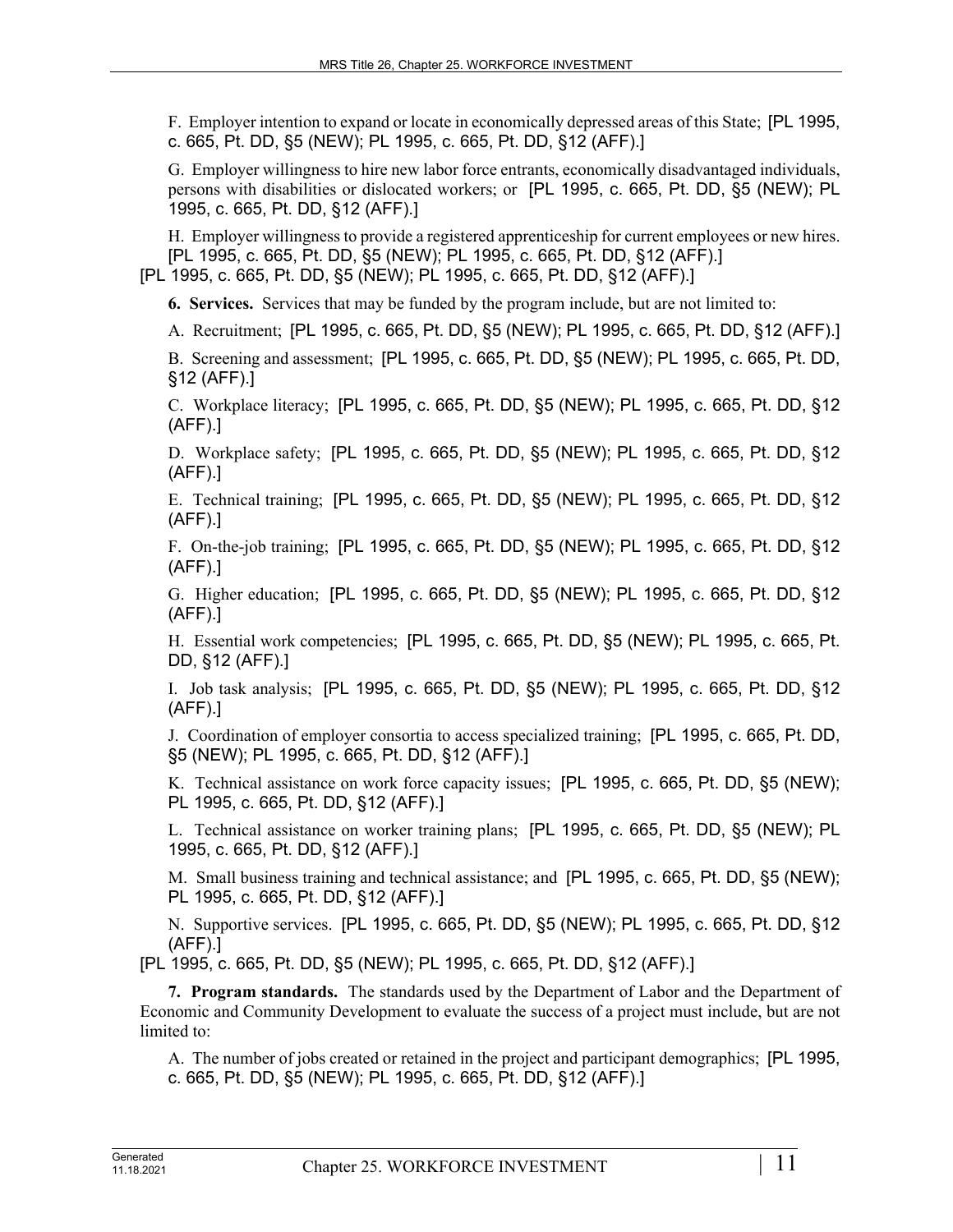B. The cost per participant; [PL 1995, c. 665, Pt. DD, §5 (NEW); PL 1995, c. 665, Pt. DD, §12 (AFF).]

C. The average wage paid and benefits provided to participants at training completion; [PL 1995, c. 665, Pt. DD, §5 (NEW); PL 1995, c. 665, Pt. DD, §12 (AFF).]

D. The skills required by the participant to obtain jobs through the program; [PL 2011, c. 573, §2 (AMD).]

E. The number and percentage of participants who do not complete each program; and [PL 1995, c. 665, Pt. DD, §5 (NEW); PL 1995, c. 665, Pt. DD, §12 (AFF).]

F. The return on investment. [PL 1995, c. 665, Pt. DD, §5 (NEW); PL 1995, c. 665, Pt. DD, §12 (AFF).]

[PL 2011, c. 573, §2 (AMD).]

**8. Eligibility for funding.** Applicants eligible to receive funding from the program include, but are not limited to, employers, regional and local economic development agencies or partnerships, community-based organizations, job training service providers, registered apprenticeship service providers, local adult education providers and postsecondary education institutions.

An applicant that is not a business shall demonstrate, in partnership with a business or a consortium of businesses, the ability to link training services with actual job creation, expansion, upgrade or retention. Training provided under this section is considered approved training under the unemployment insurance laws and the laws regarding dislocated workers administered by the Department of Labor.

Training funds authorized under this section must be paid to the employer on a reimbursement basis. [PL 2009, c. 213, Pt. JJJ, §1 (AMD).]

**9. Report.** For any year in which the program is funded, the Commissioner of Labor and the Commissioner of Economic and Community Development shall provide to the joint standing committee of the Legislature having jurisdiction over labor, commerce, research and economic development matters and the joint standing committee of the Legislature having jurisdiction over appropriations and financial affairs an annual report by March 1st of the next year, which must include, for each business assisted under this subchapter, the name and location of the business, the number of individuals trained or retrained, the dollar amount expended and, when applicable, the number of new jobs created.

[PL 2011, c. 573, §2 (AMD).]

**10. Rules.** Rules adopted pursuant to this subchapter are routine technical rules as defined in Title 5, chapter 375, subchapter 2‑A. [PL 2011, c. 573, §2 (AMD).]

**11. Nonlapsing funds.** Any unencumbered balance of General Fund appropriations remaining at the end of each fiscal year in this program may not lapse but must be carried forward to be used for the same purposes.

[PL 1999, c. 731, Pt. K, §2 (NEW).]

#### SECTION HISTORY

PL 1995, c. 665, §DD5 (NEW). PL 1995, c. 665, §DD12 (AFF). PL 1999, c. 731, §K2 (AMD). PL 2007, c. 126, §2 (AMD). PL 2007, c. 539, Pt. RRR, §1 (AMD). PL 2009, c. 213, Pt. JJJ, §1 (AMD). PL 2011, c. 573, §2 (AMD).

#### **SUBCHAPTER 5**

#### **COMPETITIVE SKILLS SCHOLARSHIP PROGRAM**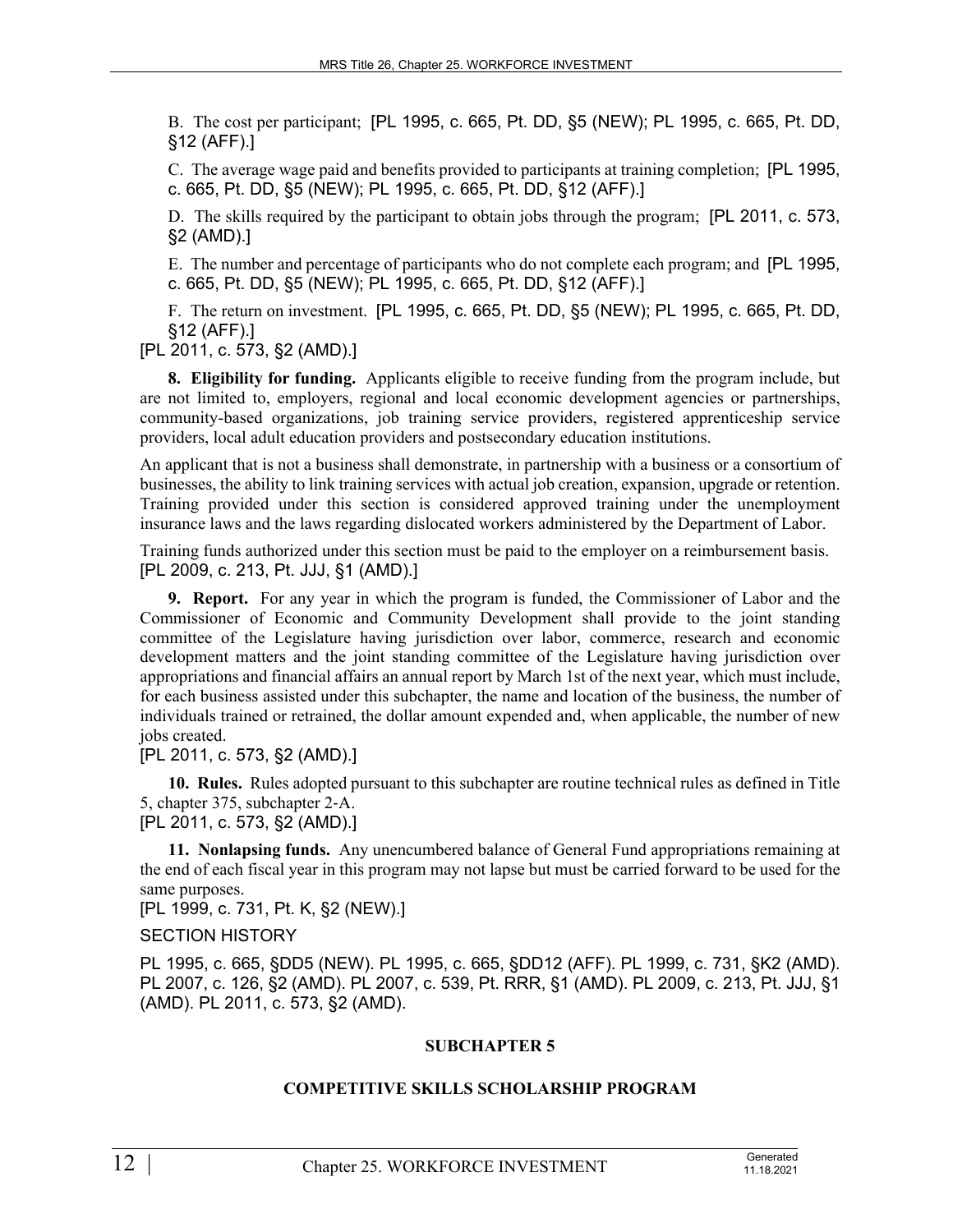## **§2033. Competitive Skills Scholarship Program**

**1. Definitions.** As used in this section, unless the context otherwise indicates, the following terms have the following meanings.

A. "Department" means the Department of Labor. [PL 2007, c. 352, Pt. A, §3 (NEW).]

B. "Fund" means the Competitive Skills Scholarship Fund established in accordance with section 1166. Money in the fund may be used to pay for the operation, services and assistance provided through the Competitive Skills Scholarship Program as well as certain costs associated with the administration of the program. [PL 2007, c. 352, Pt. A, §3 (NEW).]

C. "Participant" means an eligible individual enrolled in the program. [PL 2007, c. 352, Pt. A, §3 (NEW).]

D. "Plan" means the individual career plan that must be provided to each eligible participant in accordance with subsection 8. [PL 2007, c. 352, Pt. A, §3 (NEW).]

E. "Program" means the Competitive Skills Scholarship Program established in subsection 2. [PL 2007, c. 352, Pt. A, §3 (NEW).]

[PL 2007, c. 352, Pt. A, §3 (NEW).]

**2. Program established.** The department shall establish and administer an employment training program known as the Competitive Skills Scholarship Program. The purpose of the program is to provide individuals with access to education, training and support leading to skilled, well-compensated jobs with anticipated high employment demand, to improve the economic well-being of the participants in the program and to provide employers with a skilled labor force in accordance with the provisions of this section.

The commissioner may expend funds through the department's career centers from the fund for the costs of education, training and support in accordance with subsection 6, for career counseling and for the administration of the program. Career counseling must include developing a plan and assisting a participant in accessing the support necessary for the participant to participate in the plan. The commissioner shall establish a limit on or a formula that limits the proportion of program funds that are expended on career counseling and for administration.

# [PL 2015, c. 402, §1 (AMD).]

**3. Notice.** The department shall provide notice, including individual written notice, signs and other effective outreach methods, to inform people of the program and the education, training and support available from or through the program to individuals seeking work, education or training in the department's career centers.

[PL 2007, c. 352, Pt. A, §3 (NEW).]

**4. Criteria for education and training approved under the program.** Education or training for a participant must meet the criteria set out in this subsection.

A. The education or training provided through the program must be for employment in industries with significant demand for skilled labor that have been:

(1) Identified by the Center for Workforce Research and Information as providing opportunity for employment in jobs with high compensation;

(2) Recommended by the State Workforce Board; and

(3) Approved by the Governor or the Governor's designee. [PL 2017, c. 110, §22 (AMD).]

B. Education or training approved under this section must result in a postsecondary certificate, degree or similar credential that is universally recognized and accepted by the trade or industry in which the participant intends to seek employment and that is likely to provide opportunity for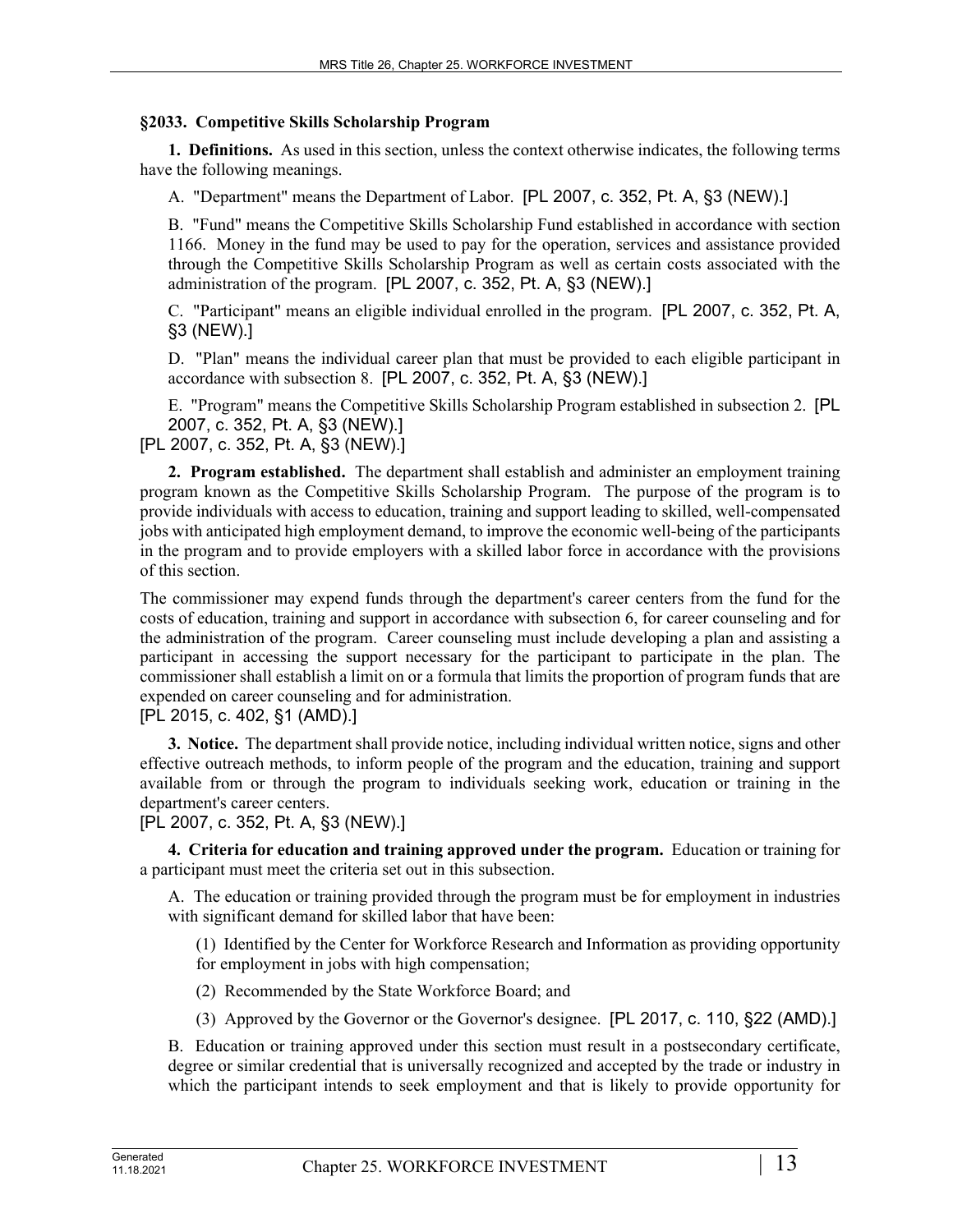employment in jobs that will provide substantial improvement in the participant's earnings and benefits. [PL 2007, c. 352, Pt. A, §3 (NEW).]

[PL 2017, c. 110, §22 (AMD).]

**5. Eligibility criteria.** Within the limits of available program resources, enrollment in the program must be granted if the individual applying for enrollment:

A. Is at least 18 years old or has graduated from high school; [PL 2019, c. 66, §2 (AMD).]

B. Does not have a marketable postsecondary degree; [PL 2007, c. 352, Pt. A, §3 (NEW).]

C. Has income less than 200% of the federal poverty level for the family size involved; [PL 2007, c. 352, Pt. A, §3 (NEW).]

D. Is applying for education or training for a job in an industry approved under subsection 4; and [PL 2007, c. 352, Pt. A, §3 (NEW).]

E. Has the aptitude to undertake and complete education or training as determined by the institution providing the education or training. [PL 2007, c. 352, Pt. A, §3 (NEW).] [PL 2019, c. 66, §2 (AMD).]

**5-A. Secondary student eligibility.** Notwithstanding subsection 5, paragraph A, a full-time student at a public secondary school enrolled in a career and technical education program at a career and technical education center or a career and technical education region may be granted enrollment in the program if the student applies for enrollment and meets the requirements of subsection 5, paragraphs B, C, D and E. For the purpose of determining eligibility under subsection 5, paragraph C, "income" includes the income of the student's family as defined by department rule.

The commissioner may not expend, on an annualized basis, more than 15% of the annual revenue to the fund for tuition, other allowable costs and administration and case management for students enrolled in the program under this subsection and the costs for any of these students who continue to participate in the program after attaining 18 years of age.

[PL 2019, c. 66, §3 (AMD).]

**6. Provision of education, training and support.** Payment for education, training and support included in a participant's plan must be furnished promptly to, or on behalf of, a participant.

A. The program must provide to a participant, in accordance with rules adopted by the department, when education, training and support are not reasonably available from another recognized program and are necessary to carry out that participant's plan:

(1) Books, supplies, tools and equipment required by the participant's plan;

(2) Child care, transportation and other necessary support as determined by the department; and

(3) Assistance needed to obtain remedial or prerequisite education necessary for the participant to participate successfully in the program.

Money for mandatory fees or tuition may not be provided unless the participant is not eligible for necessary funds from other public grants or scholarships reasonably available to the participant for this purpose. [PL 2007, c. 352, Pt. A, §3 (NEW).]

B. The department shall establish by rule a maximum limit on the amount of assistance available to participants. This limit may be waived by the commissioner if the commissioner determines it is necessary, prudent and consistent with the goals of the program under the circumstances. [PL 2007, c. 352, Pt. A, §3 (NEW).]

[PL 2007, c. 352, Pt. A, §3 (NEW).]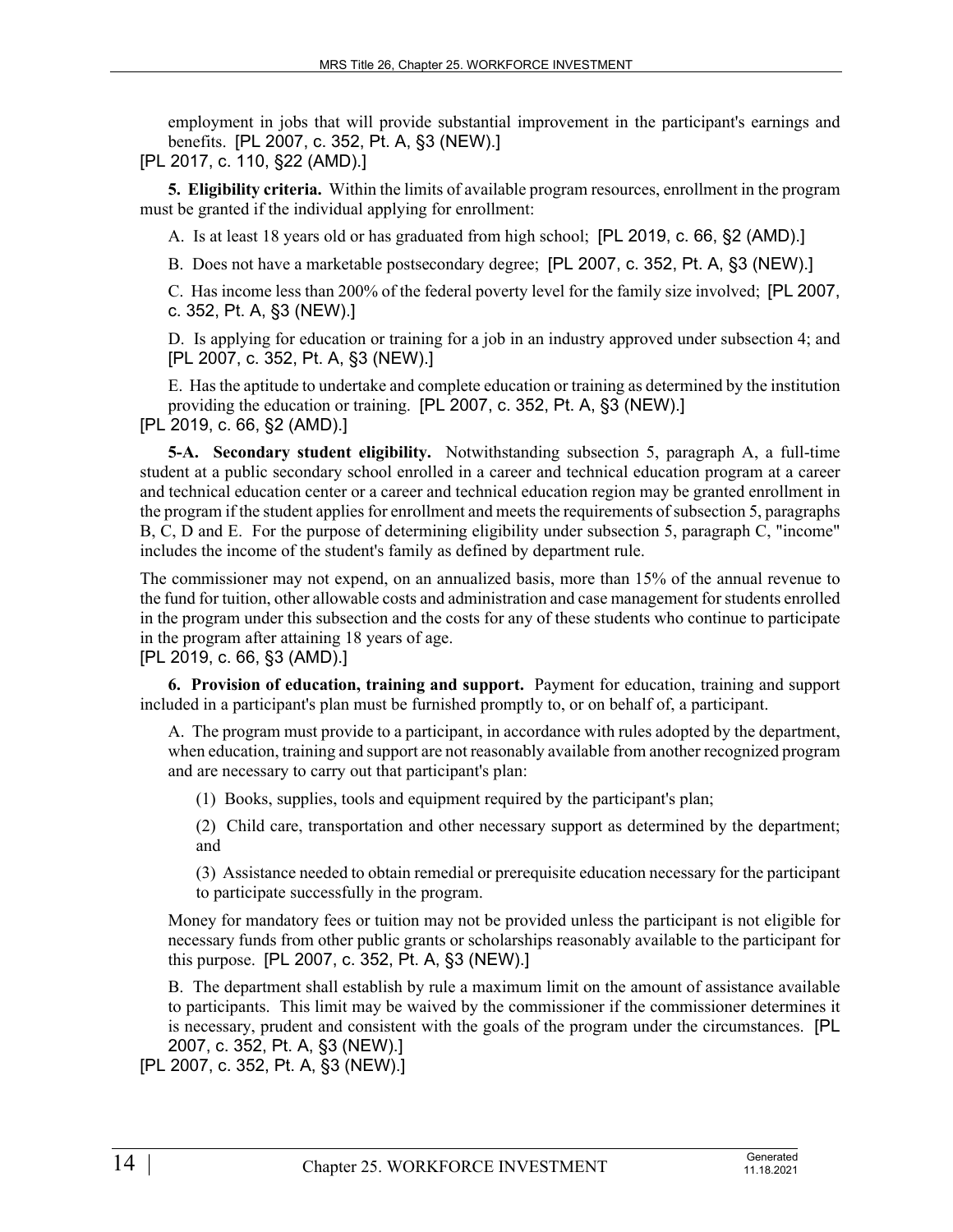**7. Application; decision; appeal.** An individual must be given the opportunity to make a written application for education, training and support available from the program and be given a prompt written decision from the department specifically indicating the type and amount of services approved or denied. Any decision related to eligibility for, or the provision of, services under this section must provide notice that the decision may be appealed by the individual through a request for a hearing within 30 days of receipt of the decision in accordance with rules adopted by the department and consistent with Title 5, chapter 375, subchapter 4. The 30-day appeal period may be extended up to 15 additional days if the claimant can show good cause for failing to appeal within the initial 30-day period. [PL 2007, c. 352, Pt. A, §3 (NEW).]

**8. Individual career plan.** This subsection governs the development of a plan for a participant.

A. When an individual's application for the program is approved, an individual career plan must be developed by the program with the eligible individual consistent with the provisions of this section and must reflect, to the maximum extent feasible, the preferences of the participant, within the confines of the goals associated with this subchapter. A plan may be modified when necessary to assist a participant to participate successfully in the program. The plan must include the education or training program approved, the degree or credential expected at program completion and the services and support to be provided under the plan. [PL 2007, c. 352, Pt. A, §3 (NEW).]

B. Prior to the establishment of a plan, a participant must be given:

(1) A description of the program, including a list of services and supports available through the program and nontraditional employment opportunities, so that the participant may identify a suitable employment goal and the services needed to participate in the program;

(2) The opportunity to learn about and examine relevant labor market information related to identified industries and the participant's employment preference;

(3) If the participant's employment goal is an occupation for which an apprenticeship may be available, information about the department's apprenticeship program under chapter 33; and

(4) Information about and assistance in applying for other services that will assist the participant in succeeding in the plan and prevent any unnecessary expenditure of resources by the program, including federal financial aid provided under the federal Higher Education Act of 1965, 20 United States Code, Chapter 28; the state and federal earned income tax credit; health care resources; unemployment compensation; dislocated worker benefits; trade adjustment assistance; and other services available from other departments of State Government including the Department of Health and Human Services. [PL 2007, c. 352, Pt. A, §3 (NEW).]

[PL 2007, c. 352, Pt. A, §3 (NEW).]

**9. Rules.** The commissioner shall adopt rules to implement the program in a manner that maximizes successful education and training opportunities for participants and to provide for its fair and efficient administration in accordance with this section. Rules adopted under this subsection are routine technical rules and must be adopted in accordance with Title 5, chapter 375, subchapter 2-A. [PL 2007, c. 352, Pt. A, §3 (NEW).]

**10. Monitoring, evaluation and annual report.** The department shall implement a comprehensive evaluation strategy that evaluates the fund, using both quantitative and qualitative data and including an analysis of the return on investment in the fund. The evaluation must consider, at a minimum, the following factors: the value of total compensation, including, but not limited to, health insurance and other benefits to those participating in training; the impact of the program on the Unemployment Compensation Fund; the impact on productivity and performance for employers; and the impact on meeting the demand for skilled workers in industries in this State. The evaluation must measure the impact of the program over time, including a longitudinal analysis that captures